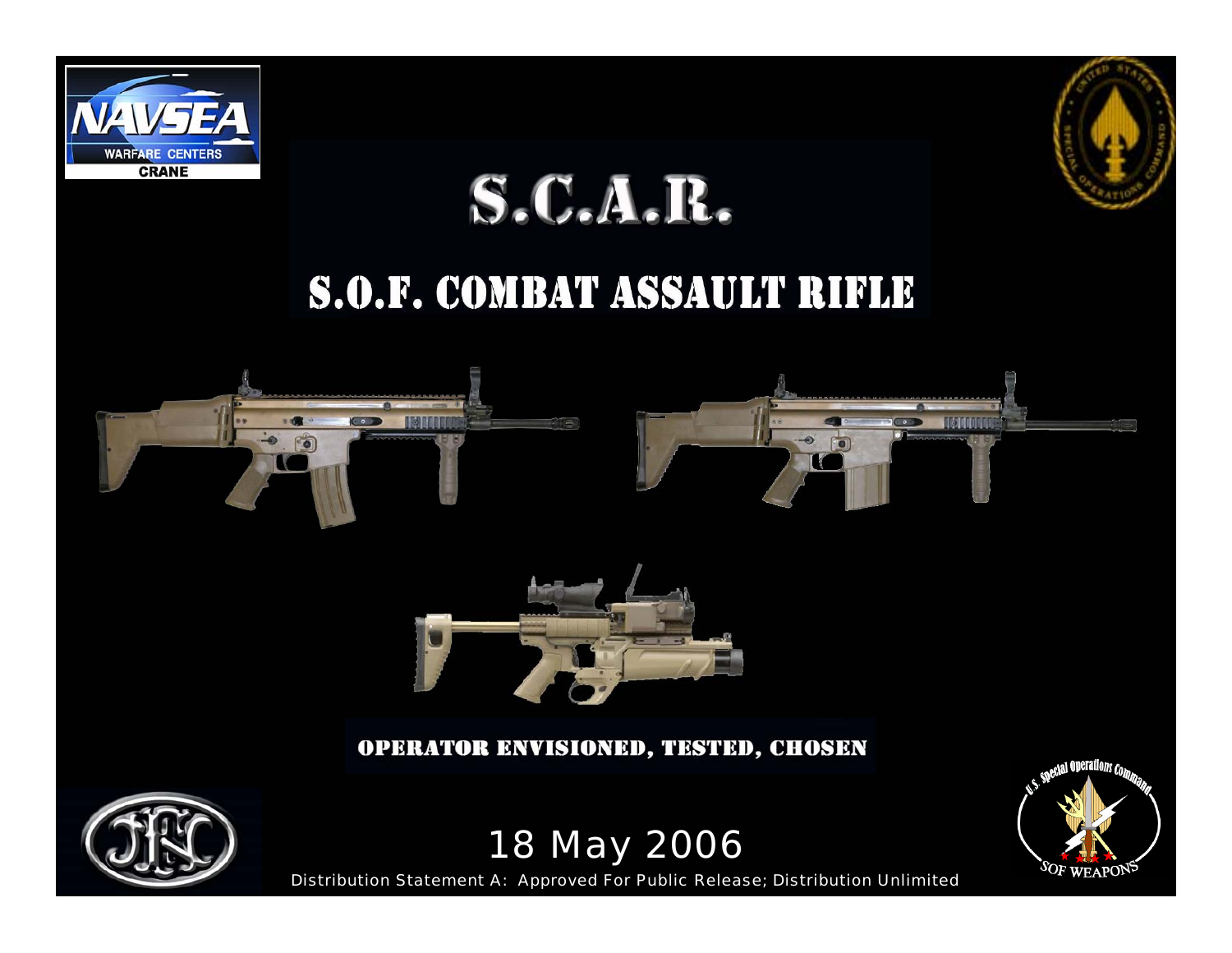

**CRANE** 

*Operator Envisioned, Tested, and Chosen Operator Envisioned, Tested, and Chosen*



## **SCAR Gives The SOF Operator A Weapon That Is Specifically Designed For SOF By SOF**

**Harnessing the Power of Technology for the Warfighter**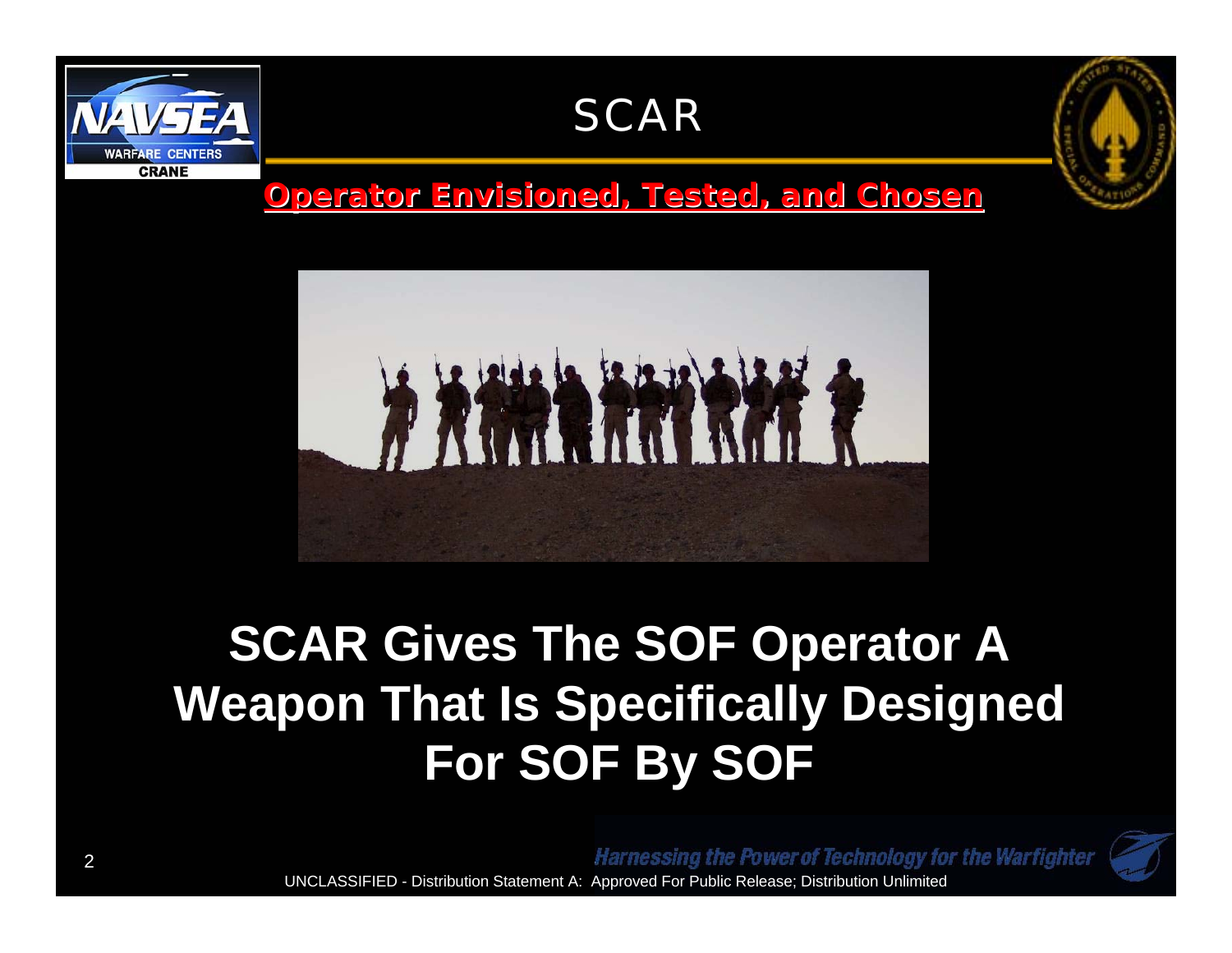

### Briefing Outline



- $\bigcirc$ What is SCAR?
- SCAR Way Ahead
- $\bigcirc$ Review of Test Data
- Program Summary  $\bigcirc$







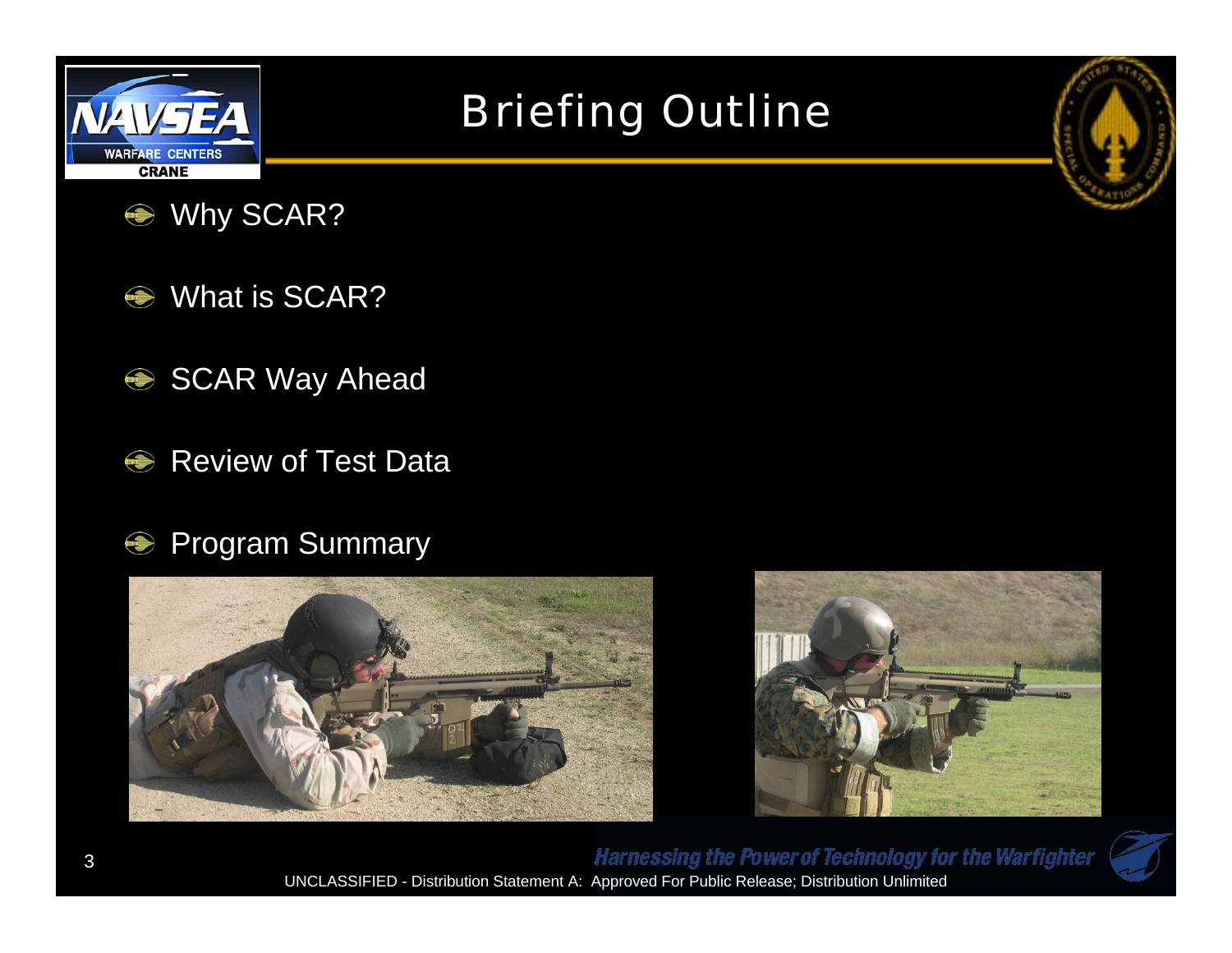

#### Why SCAR?



SCAR Program Fills a Need That Years Of SOF Operator Experience Tells Us Still Exists

A Multipurpose Weapon of Choice *With* Choices for Today's And Tomorrow's Battlefields

**SCAR Program Will Field The Best** Possible Weapon System To The SOF Operator







#### **USSOCOM** *Is* **Leading The Next Evolutionary Step In Small Arms Development…At A Revolutionary Pace**

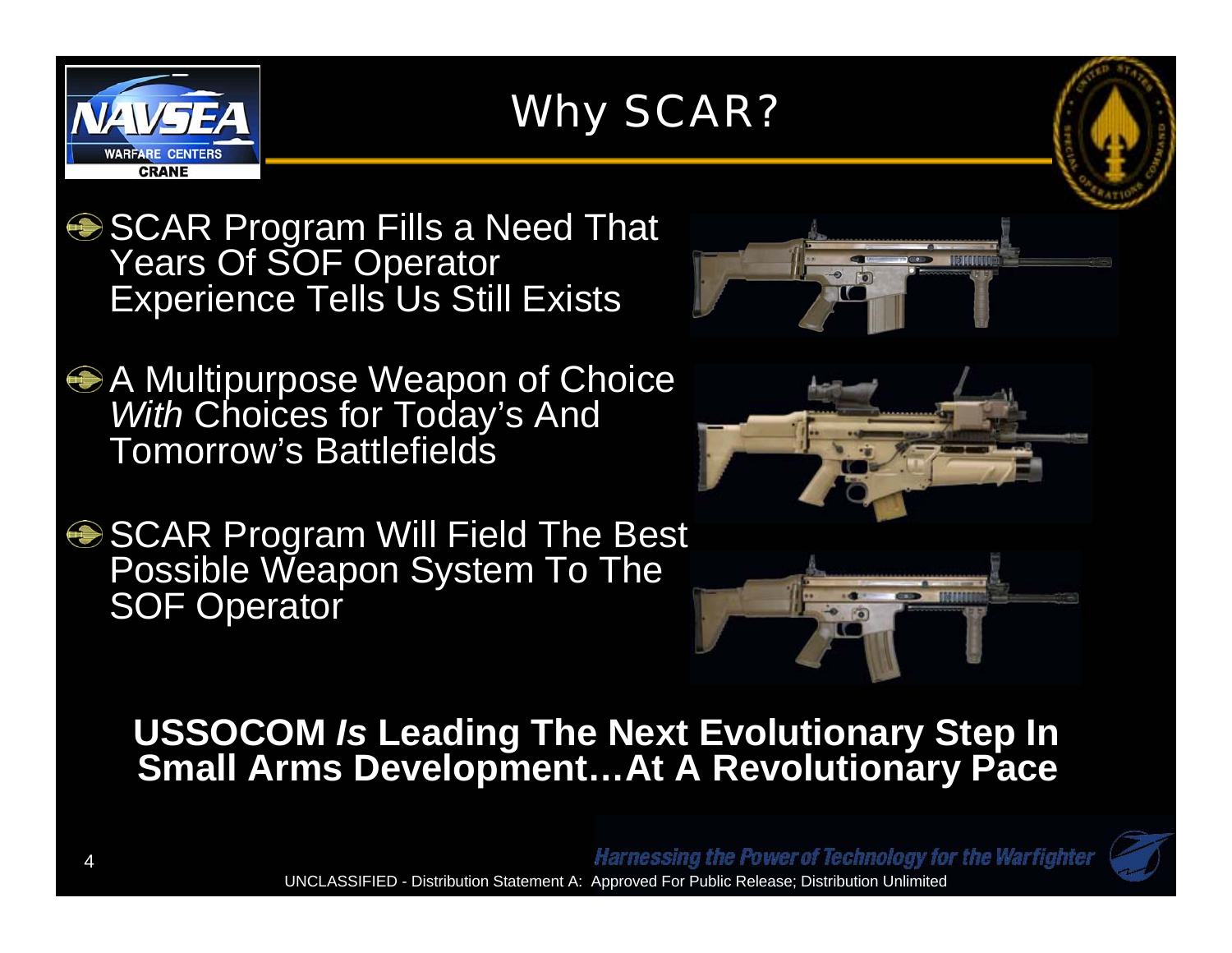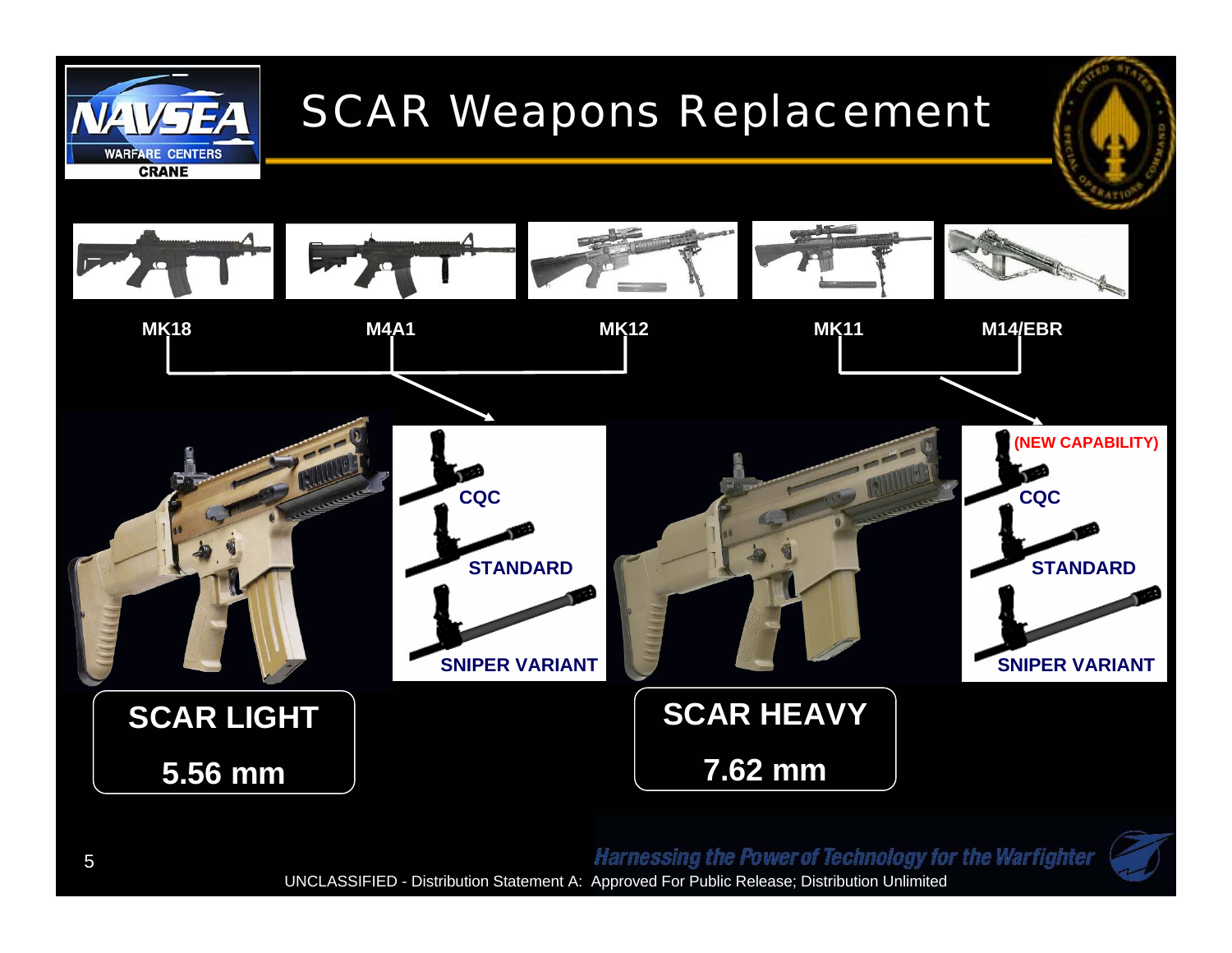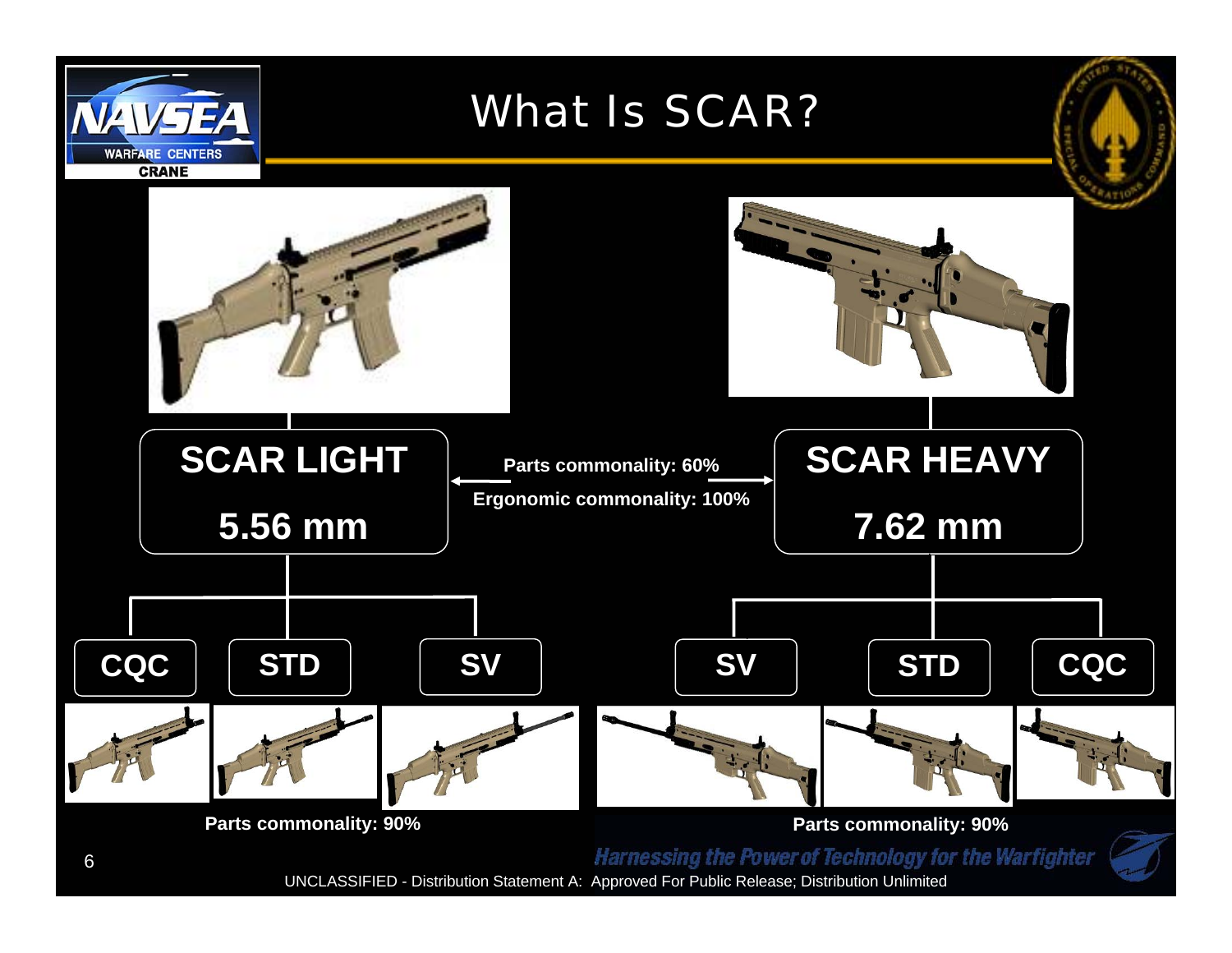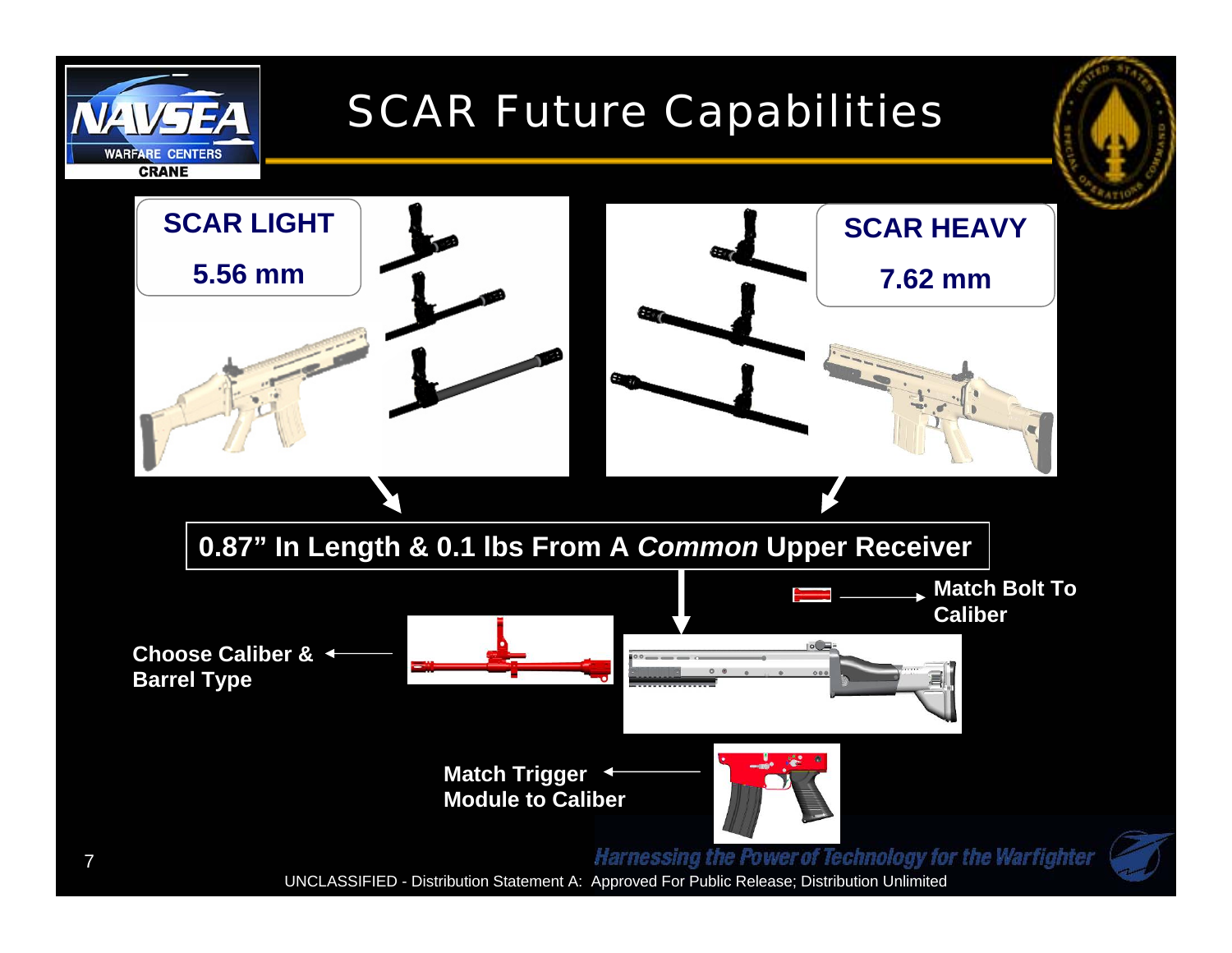

#### EGLM & FCU



- EGLM Provided With 40mm Weapon Module, Fire Control Unit Increment I (Mechanical With Integrated Laser/MRD Sight) And Stand Alone Stock
	- Weapon: Left Or Right Hand Operation, Locked Breach, Provides Capability
	- To Fire All 40mm Rounds And Future Medium Velocity Ammunition
	- **EXECU Increment I: Mechanical With Integrated Laser/MRD Sight**
	- **FCU Increment II: Laser Range Finding/Pointer To 600 Meters With Ballistic** Solution, Quick On/Off With No Effect On Host Weapon Zero





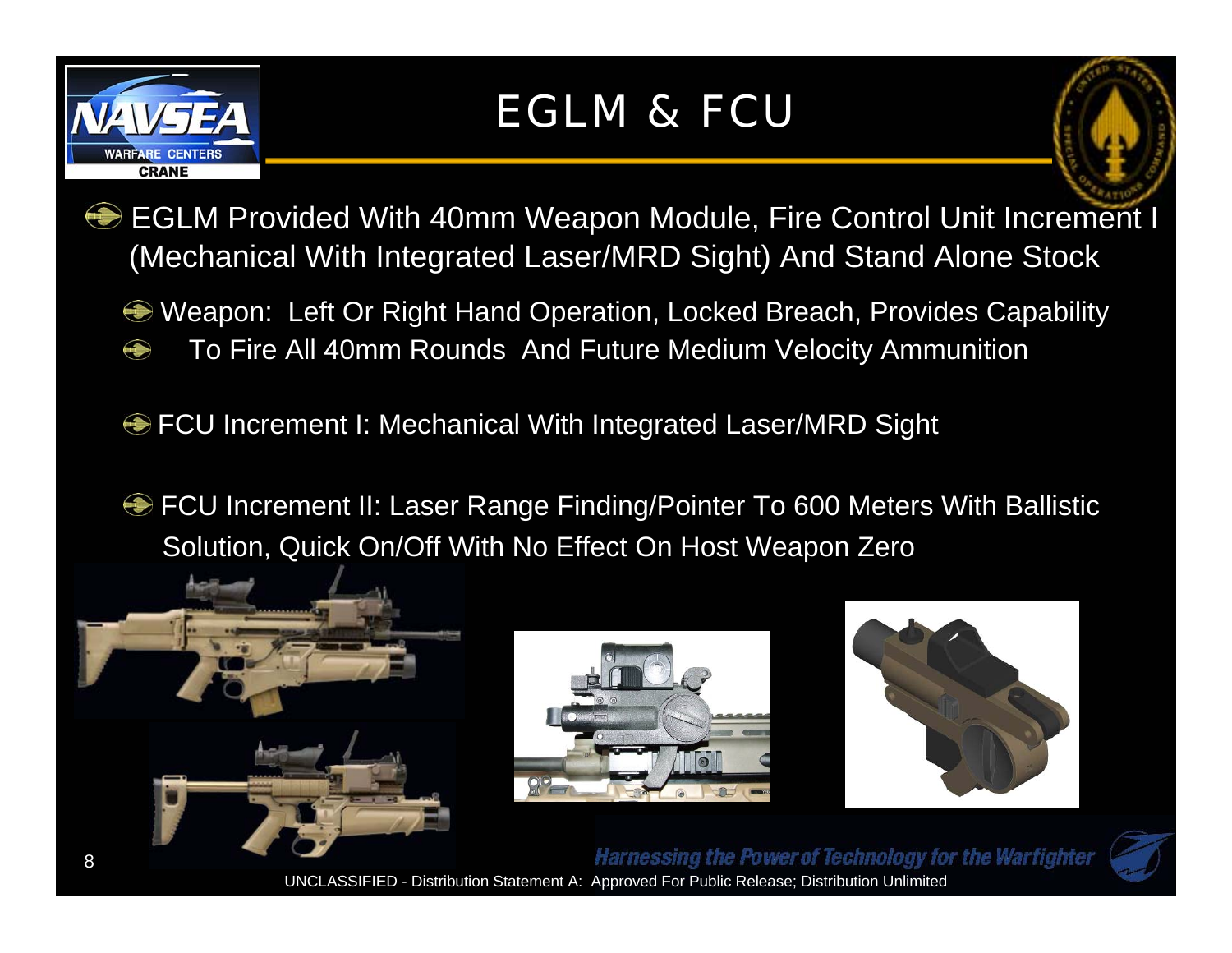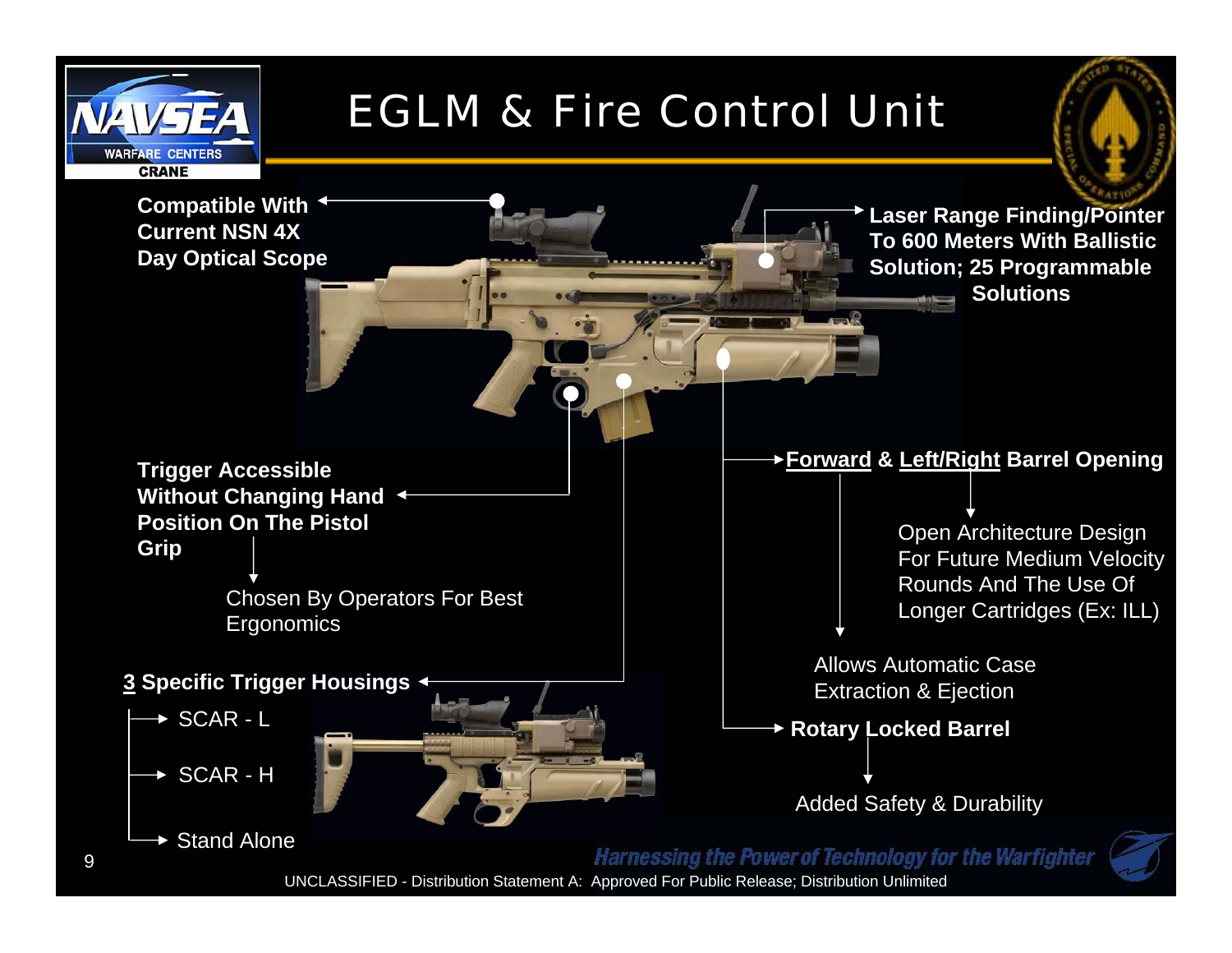



- **Conducted In A Full And Open Competition**  $\bigcirc$
- **Continuous Operator Involvement**
- $\bigcirc$ **Less Than 10 Months From Solicitation Issue To Contract Award**
- **Contract Awarded 5 November 2004 To FN Herstal**
- **Accelerated Development Of SCAR-H And EGLM to Coincide with SCAR-L**
- **Completed Phase 2 Testing in November 05 with 16 Operators**
- **Milestone C Authorization Pending To Support LRIPs**
- **USSOCOM Investment of Approximately 3.0M To Date**
- **True Teaming Triad Between Operators, Government And FN**

**Harnessing the Power of Technology for the Warfighter**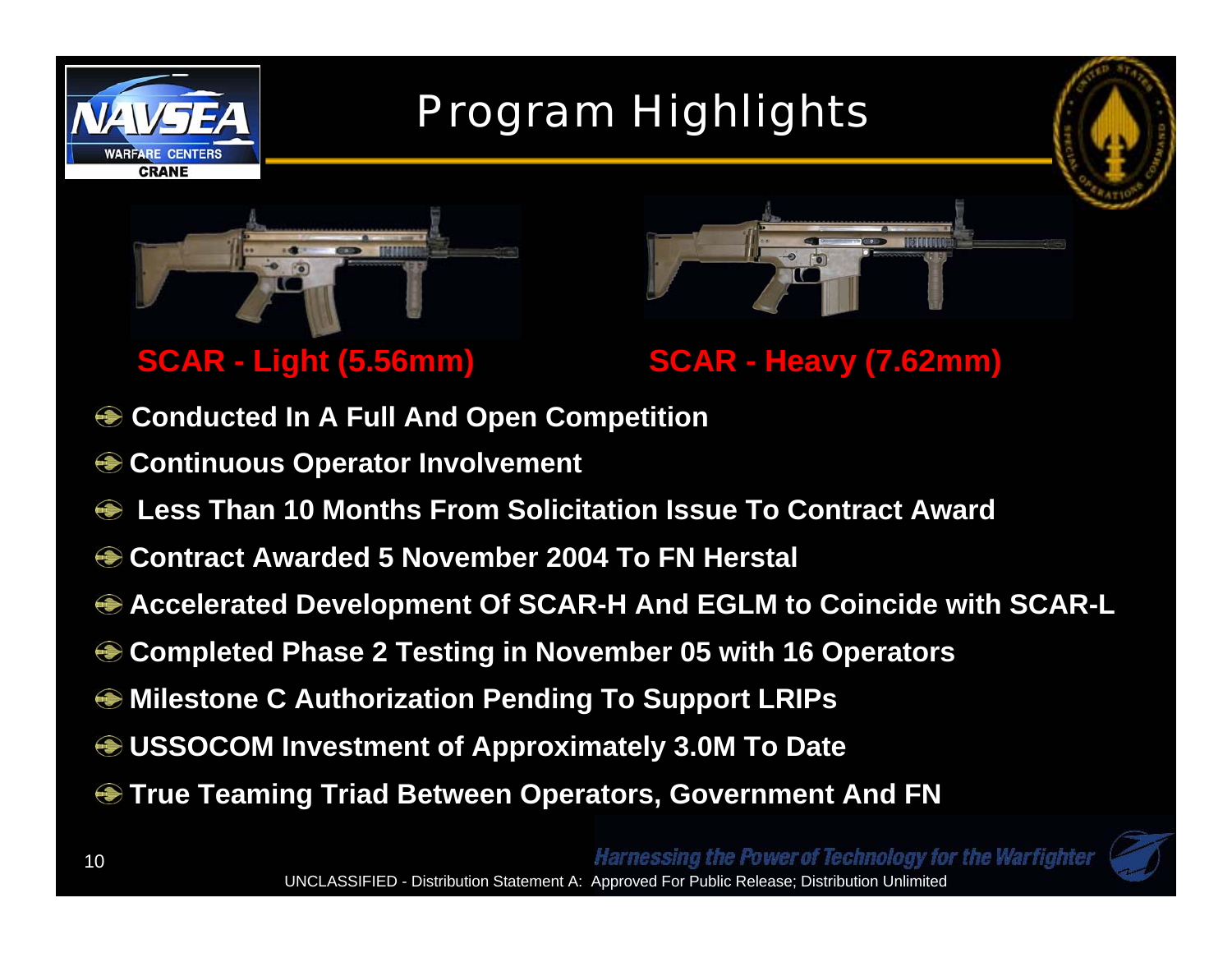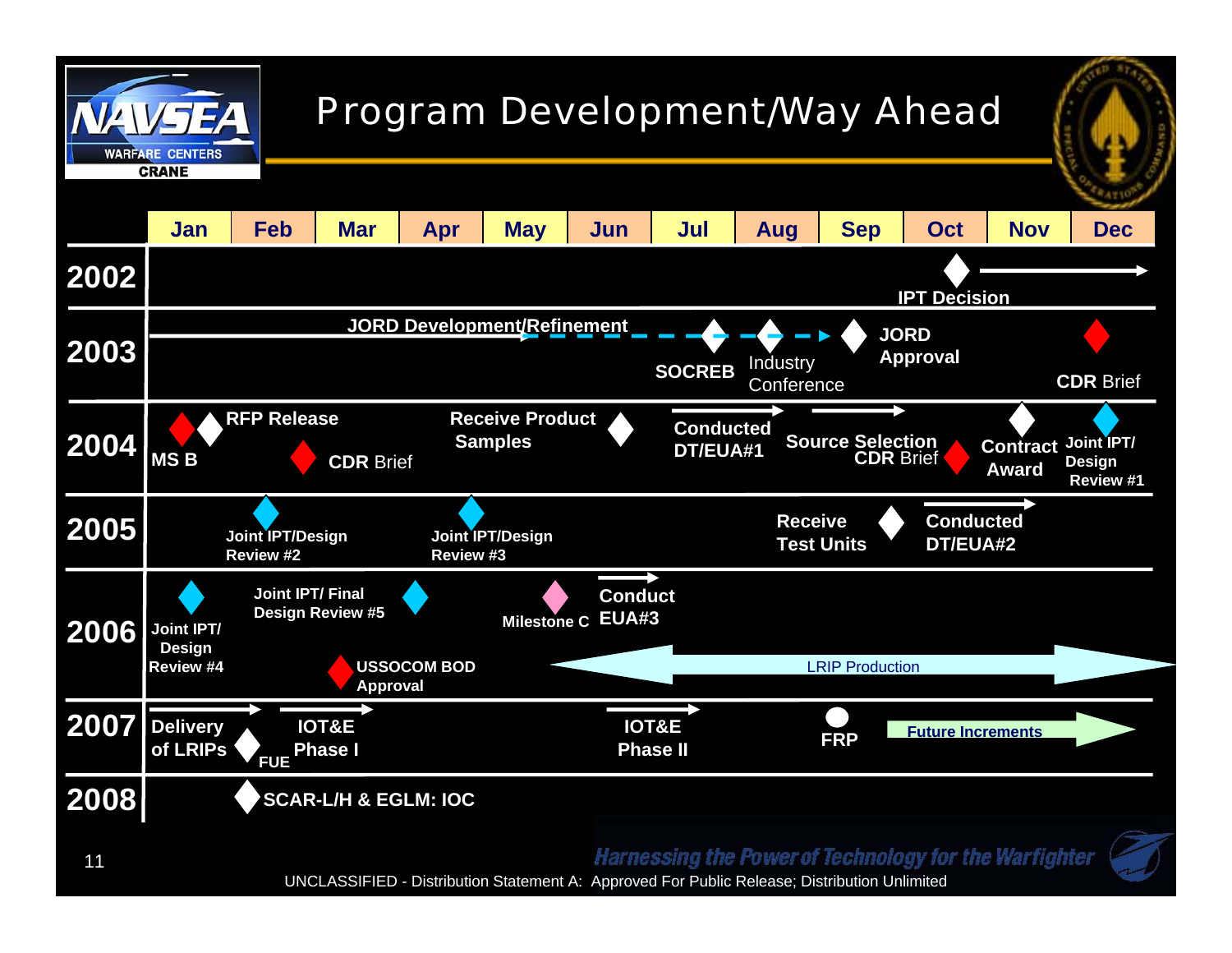





### **Developmental Test Overview**

**Harnessing the Power of Technology for the Warfighter** UNCLASSIFIED - Distribution Statement A: Approved For Public Release; Distribution Unlimited



12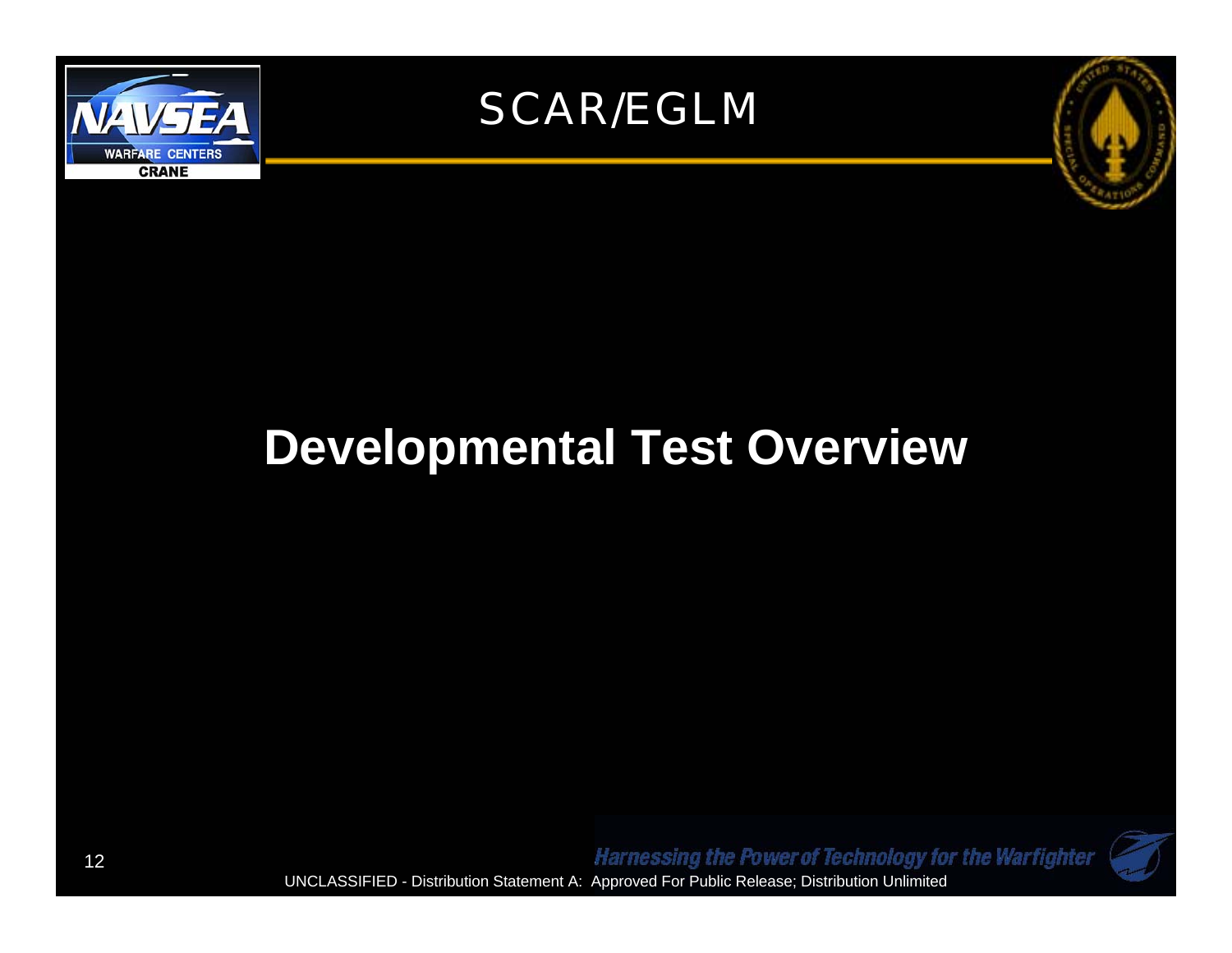

#### **SCAR-L Technical Data**







**SCAR-L 5.56mm STD SCAR-L 5.56mm CQC SCAR-L 5.56mm CQC with EGLM mounted**



| <b>FEATURES</b>                                 | WIGHTS COMMITTED TO A THREE<br><b>CQC</b>              | <b>STD</b> | <b>SV</b> |
|-------------------------------------------------|--------------------------------------------------------|------------|-----------|
| <b>Operating Principle</b>                      | <b>Gas Operated Short Stroke Piston, Rotating Bolt</b> |            |           |
| <b>Firing Modes</b>                             | <b>Single Shot, Full Auto</b>                          |            |           |
| <b>Feed System</b>                              | 30 rds, M16 Magazine Type                              |            |           |
| <b>Rate of Fire</b>                             | 550-600 Rounds Per Minute                              |            |           |
| Accuracy                                        | 0.5 to 0.7 MOA>Ammo @300m                              |            |           |
| <b>Weight Without Magazine With Iron Sights</b> | 6.73 lb                                                | 6.97 lb    | 7.56 lb   |
| <b>Maximum Overall Length</b>                   | 29.78 in                                               | 33.56 in   | 38.00 in  |
| <b>Minimum Overall Length</b>                   | 28.25 in                                               | 32.10 in   | 36.38 in  |
| <b>Maximum Overall Length, Stock Folded</b>     | 20.88 in                                               | 24.63 in   | 29.00 in  |
| <b>Barrel Length</b>                            | 9.96 in                                                | 13.82 in   | 18.00 in  |

Harnessing the Power of Technology for the Warfighter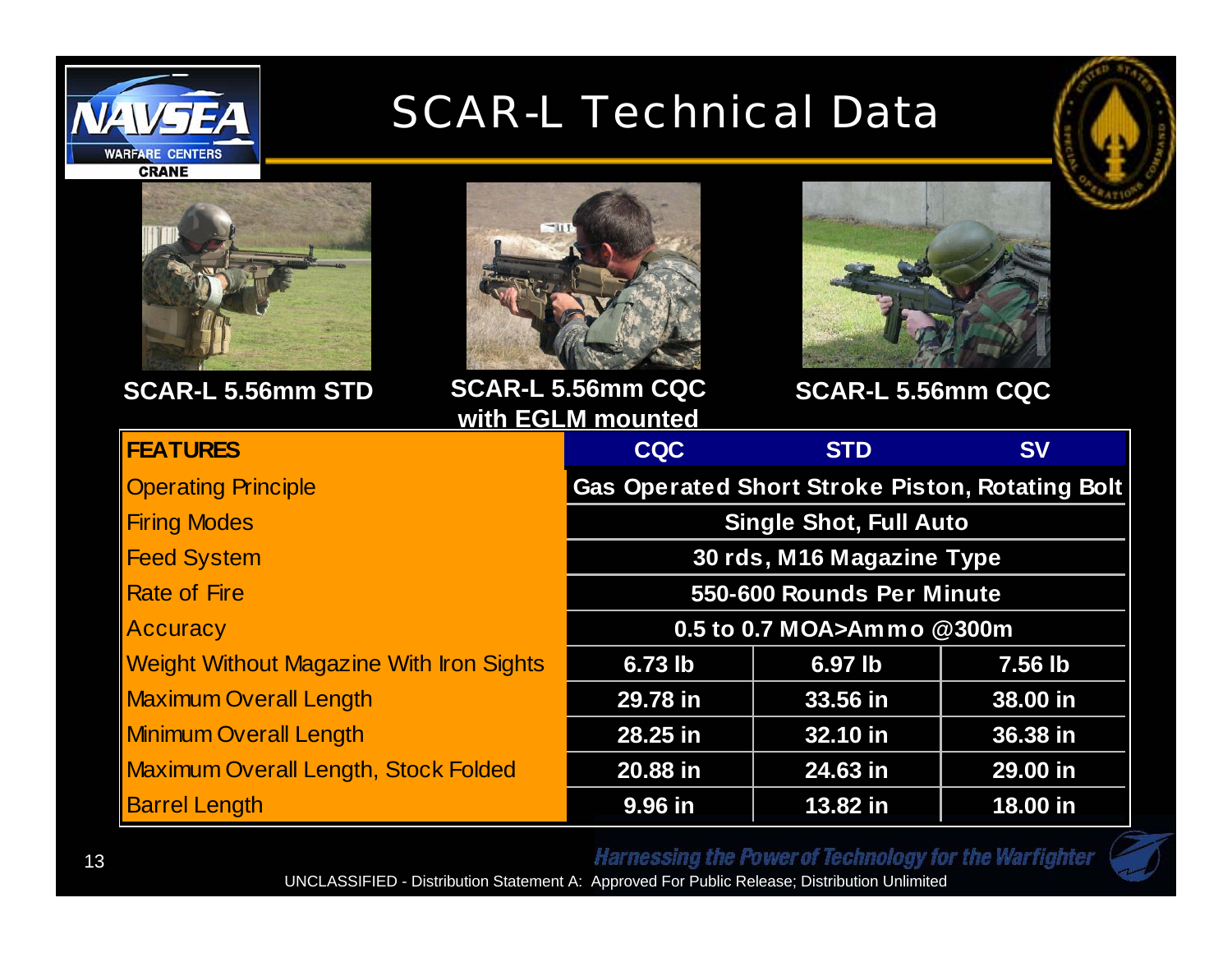

#### SCAR-H Technical Data



**CRANE** 



**SCAR-H 7.62mm STD**



**SCAR-H 7.62mm CQC**

| <b>FEATURES</b>                                 | <b>CQC</b>                                             | <b>STD</b> | <b>SV</b>   |
|-------------------------------------------------|--------------------------------------------------------|------------|-------------|
| <b>Operating Principle</b>                      | <b>Gas Operated Short Stroke Piston, Rotating Bolt</b> |            |             |
| <b>Firing Modes</b>                             | <b>Single Shot, Full Auto</b>                          |            |             |
| <b>Feed System</b>                              | 20 rds, FAL Box Magazine Type                          |            |             |
| <b>Rate of Fire</b>                             | 550-600 Rounds Per Minute                              |            |             |
| Accuracy                                        | 0.5 to 0.7MOA > Ammo at 300 meters                     |            |             |
| <b>Weight Without Magazine With Iron Sights</b> | 6.80 lb<br>7.16 lb                                     |            | 7.64 lb     |
| <b>Maximum Overall Length</b>                   | 30.50 in                                               | 36.39 in   | 41.24 in    |
| <b>Minimum Overall Length</b>                   | 29.00 in                                               | 34.88 in   | 39.74 in    |
| <b>Maximum Overall Length, Stock Folded</b>     | 21.63 in                                               | 27.50 in   | 31.74 in    |
| <b>Barrel Length</b>                            | 9.96 in                                                | 15.75 in   | 18 to 20 in |

Harnessing the Power of Technology for the Warfighter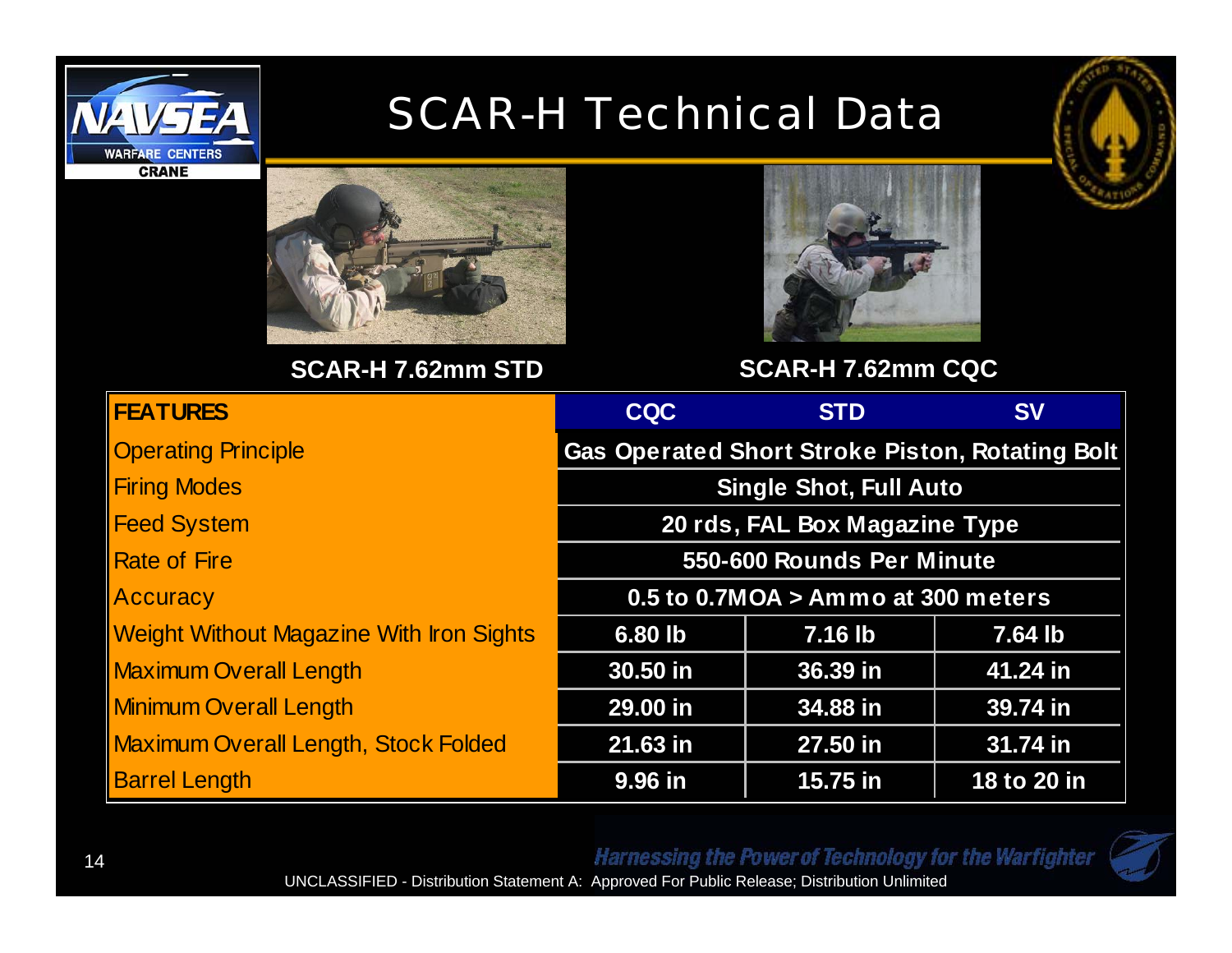

#### SCAR DT KPP Data Summary



| <b>KPP's</b>                       | <b>THRESHOLD AND OBJECTIVE</b>                                                                                                      | <b>EX16</b><br>SCAR L(S)        | <b>EX17</b><br><b>SCARH(S)</b>  |
|------------------------------------|-------------------------------------------------------------------------------------------------------------------------------------|---------------------------------|---------------------------------|
| Adapt -<br><b>Barrel</b><br>Change | Barrel Change By Operator W/O Headspace<br><b>Adjustments</b><br>Within 20min (T), Within 5min (O)                                  | <b>MEETS (T)</b><br><b>REQT</b> | <b>MEETS (T)</b><br><b>REQT</b> |
| <b>Reliability</b>                 | SCAR L/H Using M855&M80 Ball, Shall Have A Mean<br>Round Between Stoppage (MRBS) Of 2,000rds (T),<br>8,000rds (O)                   | <b>MEETS (T)</b><br><b>REQT</b> | <b>MEETS (T)</b><br><b>REQT</b> |
| Con't                              | Shall Have A Mean Round Between Failure (MRBF) Of<br>15,000rds (T), 35,000rds (O)                                                   | <b>MEETS (T)</b><br><b>REQT</b> | <b>MEETS (T)</b><br><b>REQT</b> |
| Con't                              | Functional System Service Life, W/O Overhaul of<br>15,000rds (T), 90,000rds (O)/Barrel Life of 15,000rds<br>$(T)$ , 35,000rds $(O)$ | <b>MEETS (T)</b><br><b>REQT</b> | <b>MEETS (T)</b><br><b>REQT</b> |
| Acceptance<br>Accuracy             | Baseline Ammunition Extreme Spread Plus 1 MOA @<br>300yds (T), 0.25MOA @ 300yds (O)                                                 | <b>MEETS (T)</b><br><b>REQT</b> | <b>MEETS (T)</b><br><b>REQT</b> |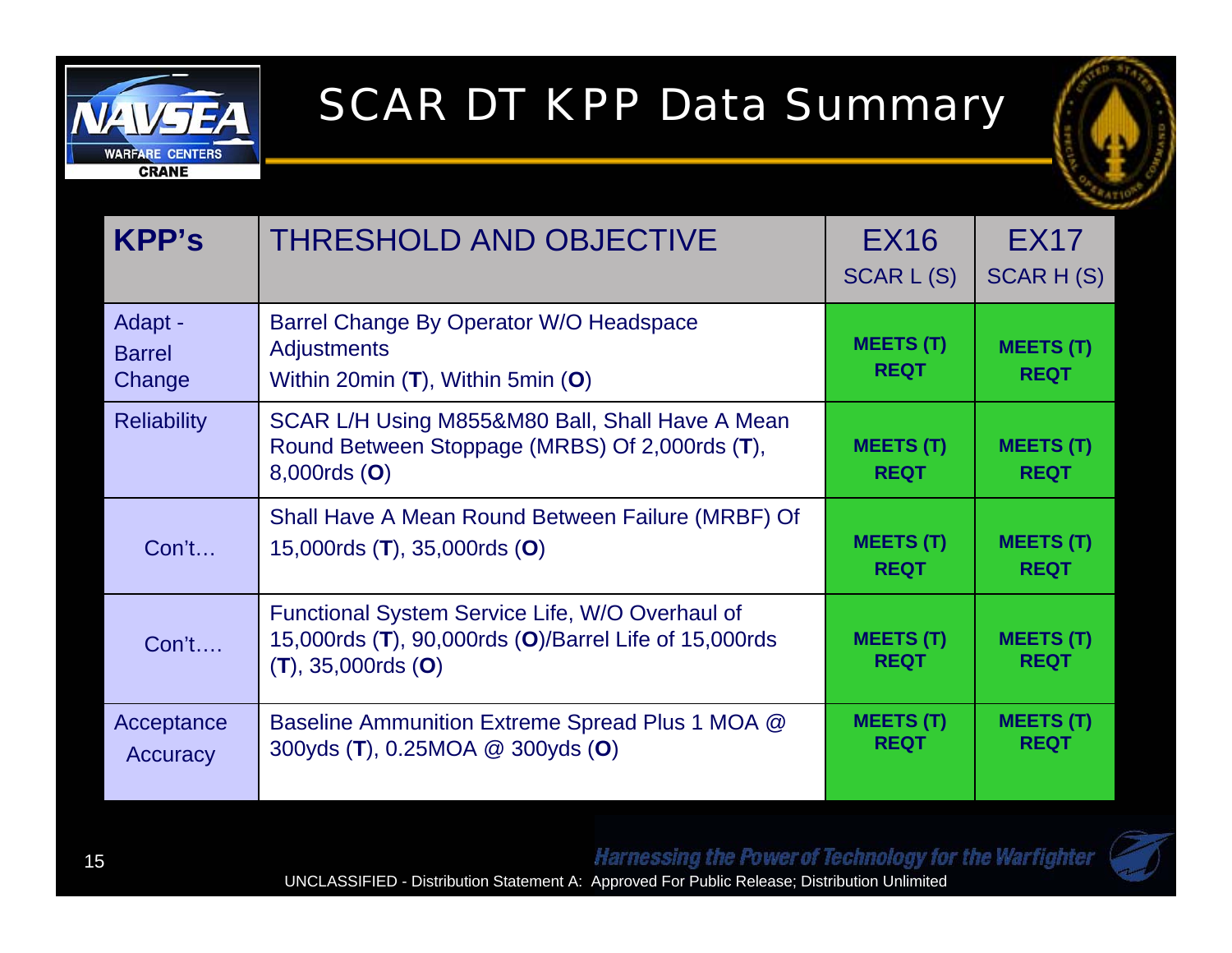

#### SCAR DT APP Data Summary



| APP's              | <b>THRESHOLD AND OBJECTIVE</b>                                                                                                                                                                                                                                      | <b>EX16</b><br>5.56mm                                                           | <b>EX17</b><br>7.62mm           |
|--------------------|---------------------------------------------------------------------------------------------------------------------------------------------------------------------------------------------------------------------------------------------------------------------|---------------------------------------------------------------------------------|---------------------------------|
| <b>Firing Rate</b> | The SCAR shall have a rate of fire optimizing the reliable<br>function of the weapon system with and without sound<br>suppression (T).                                                                                                                              | <b>MEETS (T)</b><br><b>REQT</b>                                                 | <b>MEETS (T)</b><br><b>REQT</b> |
| <b>Drain Time</b>  | SCAR L/H shall require no more than 2 sec drain time after<br>Full submersion in, and removal from sea water after firing<br>Mode selection (T), Zero drain time (O)                                                                                                | <b>MEETS (T)</b><br><b>REQT</b> Standard<br><b>MEETS (O)</b><br><b>REQT</b> coc | <b>MEETS (T)</b><br><b>REQT</b> |
| <b>Size</b>        | SCAR-L shall be collapsible or foldable to lengths not<br>greater than 29.9" folded/collapsed and 33.6" extended<br>with standard barrel (T). SCAR H collapsible or foldable to<br>lengths 30.3" folded/collapsible and 40.2" extended with<br>standard barrel (T). | <b>MEETS (T)</b><br><b>REQT</b>                                                 | <b>MEETS (T)</b><br><b>REQT</b> |
| Weight             | The SCAR-L without magazine, shall weigh no more than<br>7.25lbs unloaded (T), less than 6.6lbs unloaded (O)<br>The SCAR-H shall weigh no more than 9 lbs (T), less than<br>$8$ lbs $(O)$ .                                                                         | <b>MEETS (T)</b><br><b>REQT</b>                                                 | <b>MEETS (O)</b><br><b>REQT</b> |
| <b>Jump Bag</b>    | SCAR L/H Shall Utilize the Current In-Service Jump Bag<br>(T)                                                                                                                                                                                                       | <b>MEETS (T)</b><br><b>REQT</b>                                                 | <b>MEETS (T)</b><br><b>REQT</b> |

Harnessing the Power of Technology for the Warfighter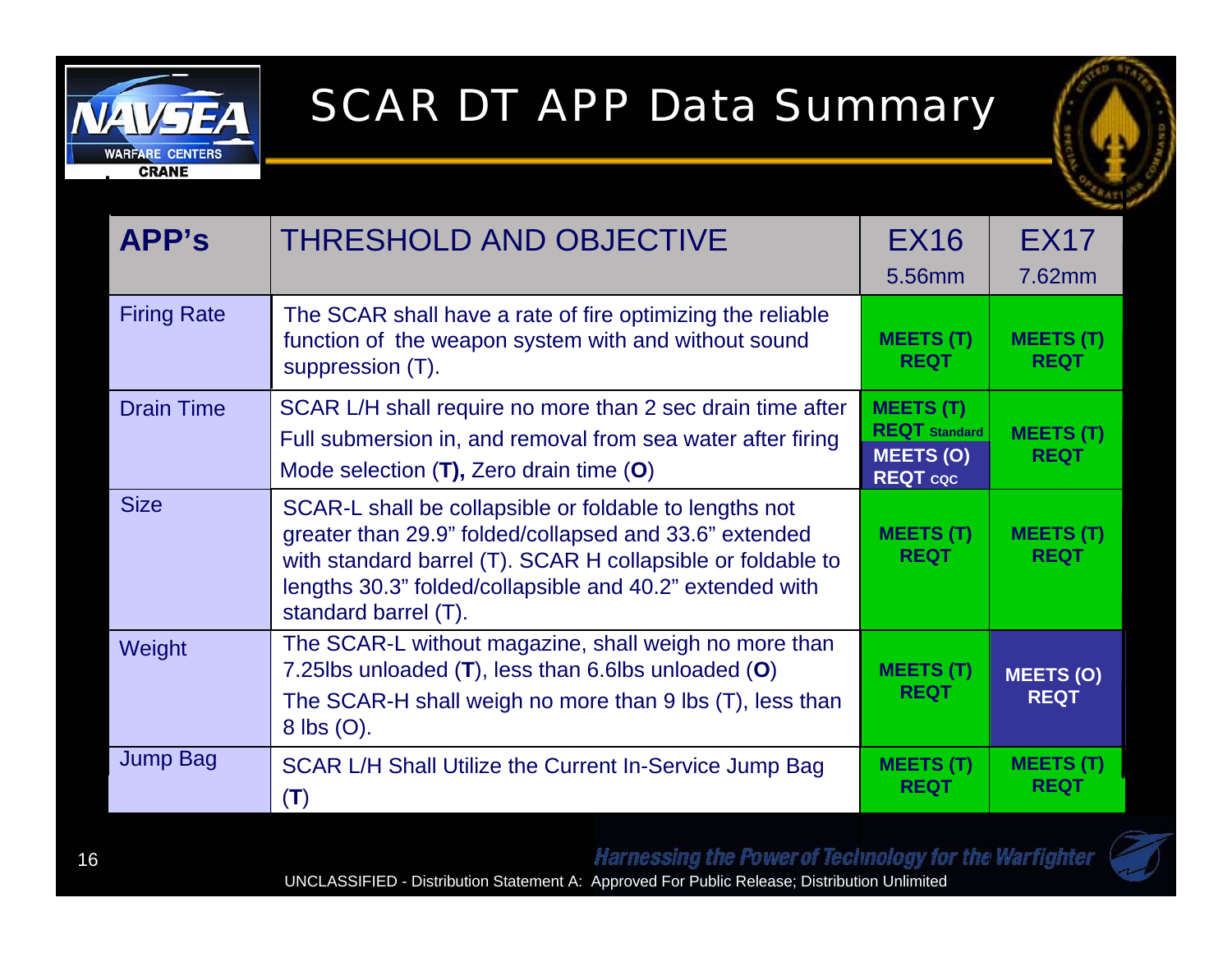

#### EGLM Technical Data







| <b>SCAR-L w/EGLM &amp; FCU</b>          | <b>EGLM On Stand Alone Stock</b><br><b>EGLM w/Trigger Assembly</b> |
|-----------------------------------------|--------------------------------------------------------------------|
| <b>FEATURES</b>                         | <b>EGLM</b>                                                        |
| <b>Mechanism</b>                        | <b>Slide Action, Rotary Locking- DA Trigger</b>                    |
| <b>Weight (w/o Sight Assembly)</b>      | 3.02 lb / Launcher                                                 |
| Length (w/ Trigger Assembly)            | 16 in / 9in Barrel                                                 |
| <b>Fire Control Unit (Increment II)</b> | Laser Ranging/Pointer (600m),<br><b>40mm Ballistic Solution</b>    |
| <b>Modularity</b>                       | <b>Mounts To SCAR-L/H,</b><br><b>And Stand Alone Stock</b>         |
| <b>Stand Alone Stock</b>                | 20.25 - 26.63 in Long / 2.74lb                                     |

Harnessing the Power of Technology for the Warfighter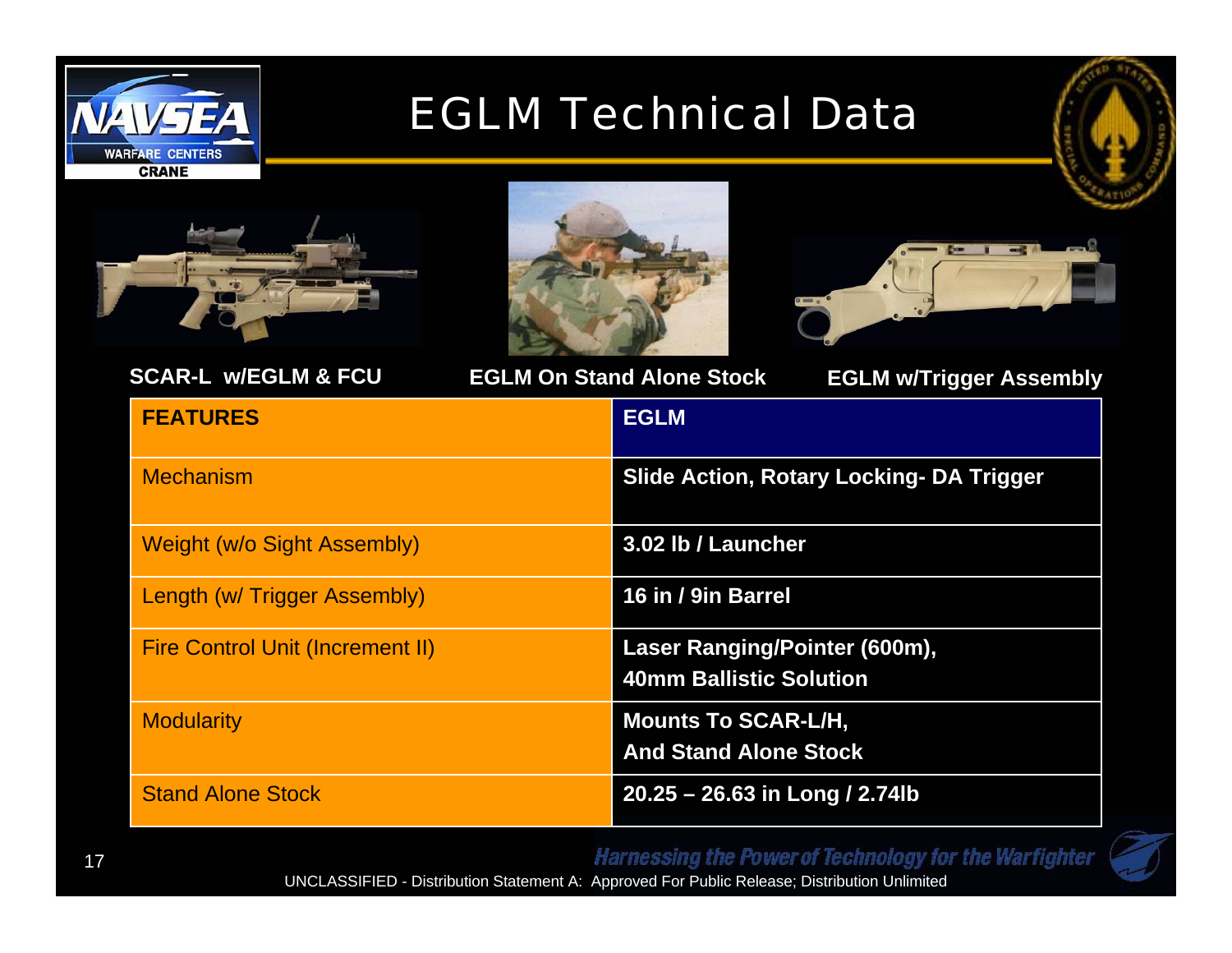



| KPP's            | <b>THRESHOLD</b>                                                                            | EX13 EGLM                                                                                                             |
|------------------|---------------------------------------------------------------------------------------------|-----------------------------------------------------------------------------------------------------------------------|
| 1.               | Single Shot, 40mm Low Velocity (40x46mm)                                                    | <b>MEETS REQUIREMENT</b>                                                                                              |
| 2.               | Attaches To SCAR L/H & Stand Alone Stock<br>Via Mil Std 1913 rail.                          | <b>MEETS REQUIREMENT</b>                                                                                              |
| 3.               | Fire Control Unit (Increment II) w/Day - Night<br><b>Targeting and Ranging Capabilities</b> | <b>Meets Concept - Operational</b><br><b>Issues w/ Size, Weight, Ease</b><br>of Use and Overall<br><b>Performance</b> |
| $\overline{4}$ . | Interoperable w/U.S. 40mm Ammo And SOPMOD<br><b>Equipment</b>                               | <b>MEETS REQUIREMENT</b>                                                                                              |
| 5.               | Safe During Transport, Storage, And Use                                                     | <b>MEETS REQUIREMENT</b>                                                                                              |
| 6.               | Design Shall Not Limit Length Of 40mm Round                                                 | <b>MEETS REQUIREMENT</b>                                                                                              |
| 7 <sub>1</sub>   | Design Shall Have A Mechanical Safety                                                       | <b>MEETS REQUIREMENT</b>                                                                                              |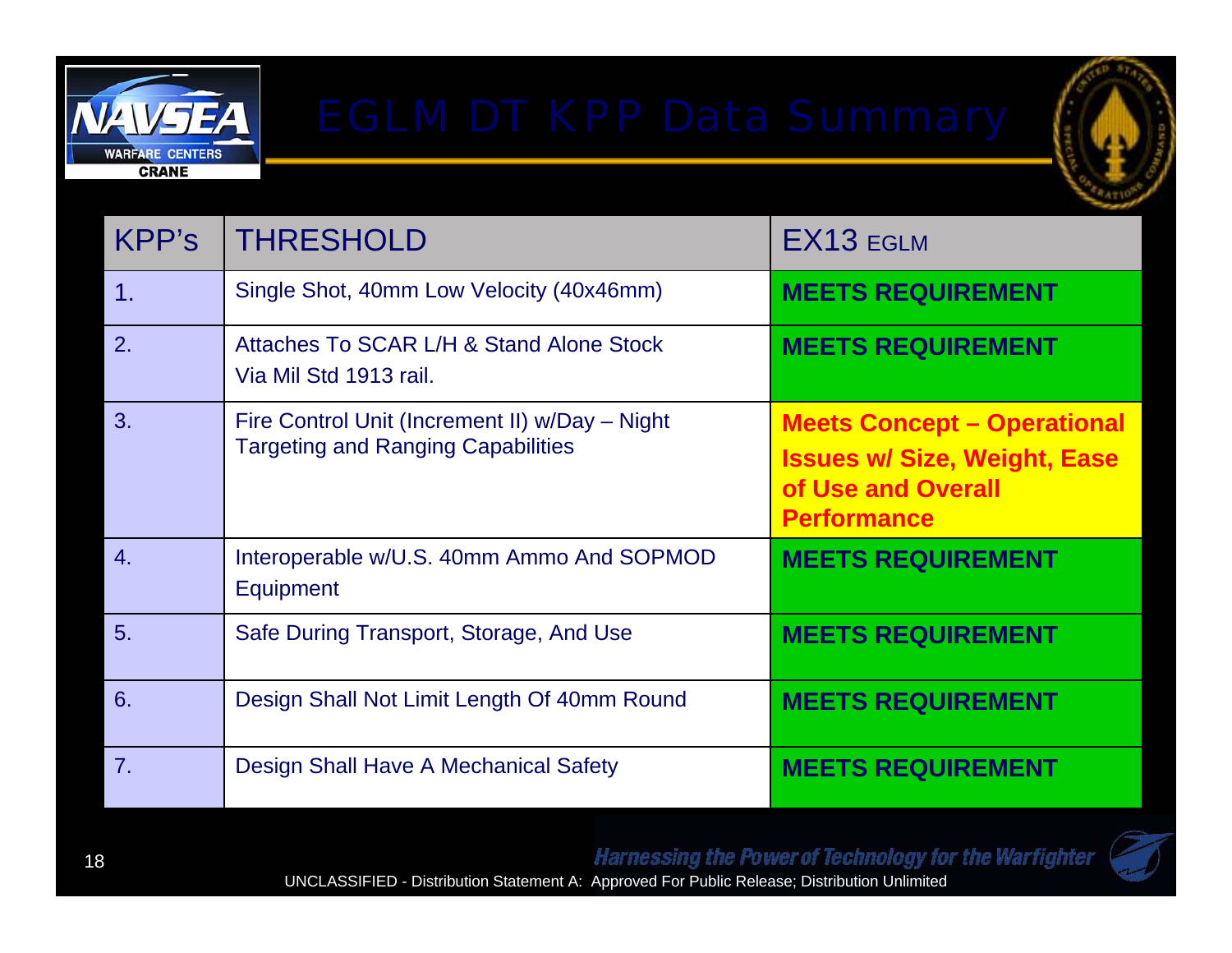



| APP's                                         | <b>Requirement</b>                                                                                                                                              | EX13 EGLM                                                                                                                    |
|-----------------------------------------------|-----------------------------------------------------------------------------------------------------------------------------------------------------------------|------------------------------------------------------------------------------------------------------------------------------|
| Size/Weight                                   | Detached, Shall not Exceed 16in (T)<br>Stock Assembly 3.5lb (T) 1.0lb (O)<br>Weapon & Fire Control 6.5lb (T) 2.0 (O)<br>Stand Alone Weight 10.0lb (T) 4.0lb (O) | <b>MEETS (T) REQUIREMENT</b>                                                                                                 |
| <b>Trigger</b>                                | Incorporate Double Action Trigger (T)                                                                                                                           | <b>MEETS (T) REQUIREMENT</b>                                                                                                 |
| <b>Fire Control</b><br>Unit<br>(Increment II) | Manual Input of Range (T)<br>Range from 40 to 600m, Day/Night (T)<br>Range Target every 2 Seconds (O)<br>Vertical Elevation Compensation (O)                    | <b>MEETS (T) REQUIREMENT</b><br><b>MEETS (T) REQUIREMENT</b><br><b>MEETS (O) REQUIREMENT</b><br><b>MEETS (O) REQUIREMENT</b> |
| Accuracy                                      | 8/10 Hits to 200m (T), 6/10 Hits from 200-<br>300m(T)<br>8/10 Hits Point Target 36 by 36in @100M (T)                                                            | <b>MEETS (T) REQUIREMENT</b>                                                                                                 |
| <b>Reliability</b><br>(Launcher)              | MRBF Class $1 - 1,200$ rds $3 - 3,000$ rds<br>$2 - 1,500$ rds                                                                                                   | <b>MEETS (T) REQUIREMENT</b>                                                                                                 |
| <b>Service Life</b>                           | 5000 rd Effective Barrel Life (T)<br>5000 rd System Service Life (T)                                                                                            | <b>MEETS (T) REQUIREMENT</b>                                                                                                 |

**Harnessing the Power of Technology for the Warfighter**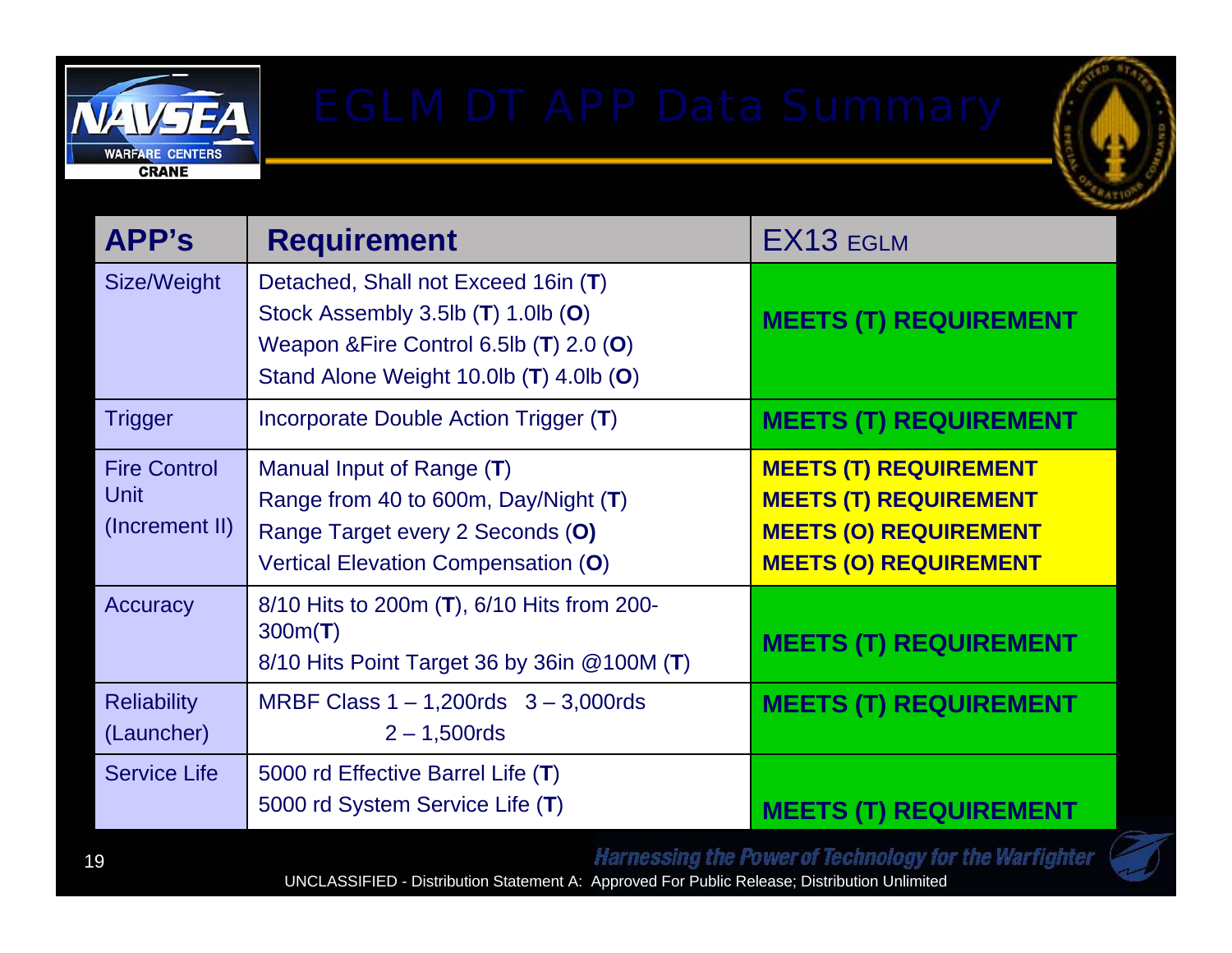

#### Summary



- **Full & Open Competition**
- **Designed For SOF By SOF**
- **Less Than 10 Months From Solicitation Issue To Contract Award**
- **45 Months From Solicitation Issue to Full Rate Production**
- **<sup>●</sup> 5 Joint IPTs/Design Reviews With SOF Operators, Combat Developers, Government And FN Personnel**
- **Modular Concept Supports Future Growth**
- **USSOCOM Investment Of Approximately 3.0M To Date**